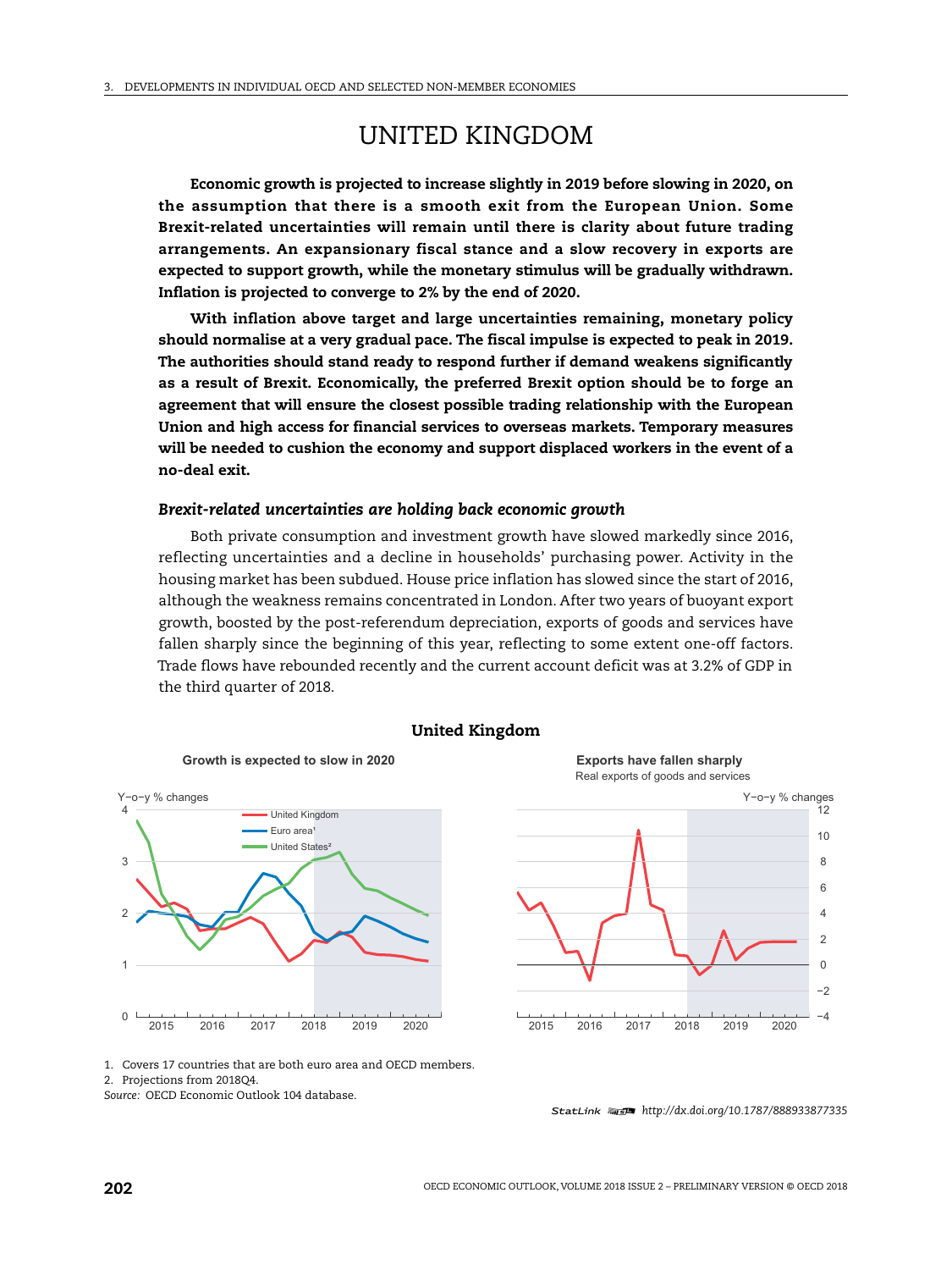|                                                           | 2015                             | 2016                                           | 2017   | 2018   | 2019   | 2020   |
|-----------------------------------------------------------|----------------------------------|------------------------------------------------|--------|--------|--------|--------|
|                                                           | Current<br>prices GBP<br>billion | Percentage changes, volume<br>$(2016)$ prices) |        |        |        |        |
| <b>GDP</b> at market prices                               | 1895.8                           | 1.8                                            | 1.7    | 1.3    | 1.4    | 1.1    |
| Private consumption                                       | 1 2 3 5 . 5                      | 3.1                                            | 1.8    | 1.5    | 1.1    | 0.6    |
| Government consumption                                    | 361.0                            | 0.8                                            | $-0.1$ | 0.8    | 1.9    | 2.0    |
| Gross fixed capital formation                             | 319.4                            | 2.3                                            | 3.3    | 0.0    | 0.8    | 0.4    |
| Final domestic demand                                     | 1915.9                           | 2.5                                            | 1.7    | 1.1    | 1.2    | 0.8    |
| Stockbuilding <sup>1</sup>                                | 6.9                              | $-0.1$                                         | $-0.5$ | $-0.1$ | $-0.1$ | 0.0    |
| Total domestic demand                                     | 1922.8                           | 2.5                                            | 1.2    | 1.0    | 1.1    | 0.8    |
| Exports of goods and services                             | 519.6                            | 1.0                                            | 5.7    | 1.2    | 1.1    | 1.8    |
| Imports of goods and services                             | 546.6                            | 3.3                                            | 3.2    | 0.2    | 0.1    | 0.7    |
| Net exports <sup>1</sup>                                  | $-27.0$                          | $-0.7$                                         | 0.7    | 0.3    | 0.3    | 0.3    |
| Memorandum items                                          |                                  |                                                |        |        |        |        |
| GDP deflator                                              |                                  | 2.1                                            | 2.0    | 1.9    | 1.7    | 1.8    |
| Harmonised index of consumer prices                       |                                  | 0.6                                            | 2.7    | 2.5    | 2.3    | 2.1    |
| Harmonised index of core inflation <sup>2</sup>           |                                  | 1.2                                            | 2.3    | 2.2    | 2.1    | 2.1    |
| Unemployment rate (% of labour force)                     |                                  | 4.9                                            | 4.4    | 4.1    | 4.0    | 4.1    |
| Household saving ratio, gross (% of disposable income)    |                                  | 6.7                                            | 4.5    | 4.6    | 4.6    | 4.6    |
| General government financial balance (% of GDP)           |                                  | $-2.9$                                         | $-1.9$ | $-1.3$ | $-1.6$ | $-1.3$ |
| General government gross debt (% of GDP)                  |                                  | 119.5                                          | 117.0  | 115.6  | 114.6  | 113.6  |
| General government debt, Maastricht definition (% of GDP) |                                  | 87.9                                           | 87.4   | 87.3   | 87.0   | 86.9   |
| Current account balance (% of GDP)                        |                                  | $-5.2$                                         | $-3.7$ | $-3.4$ | $-3.3$ | $-2.9$ |
|                                                           |                                  |                                                |        |        |        |        |

## United Kingdom: **Demand, output and prices**

1. Contributions to changes in real GDP, actual amount in the first column.

2. Harmonised index of consumer prices excluding food, energy, alcohol and tobacco.

Source: OECD Economic Outlook 104 database.

1 2 *http://dx.doi.org/10.1787/888933878247*

Inflation has been above the 2% inflation target since 2017, pushed up by past currency depreciation and more recently higher commodity prices. The unemployment rate is at historically low level, at 4% in the second quarter of 2018, and labour shortages have emerged. Real average earnings have risen, but still remain below their pre-crisis levels. Migration from EU countries is falling, but the decline has been compensated by an increase in net migration from non-EU countries.

### *Policy measures will be needed to smooth the transition to a post-Brexit environment*

The projection assumes that the United Kingdom and the European Union come to an agreement on the withdrawal conditions and the transition period in the near term, but only define the broad contours of the future trading relationships. This would dissipate some of the near-term uncertainties, but major uncertainties would nevertheless remain.

The Bank of England has suggested that further increases in the policy interest rate and a run-off of its balance sheet may be warranted in the case of smooth exit from the European Union. Given the prevailing uncertainties, the pace of normalisation should be gradual and clearly communicated.

After several years of consolidation, fiscal policy is set to become accommodative in 2019. Increases in health spending, infrastructure and defence, together with cuts in household income tax and other taxes amount to some 0.8% of GDP next year, adding some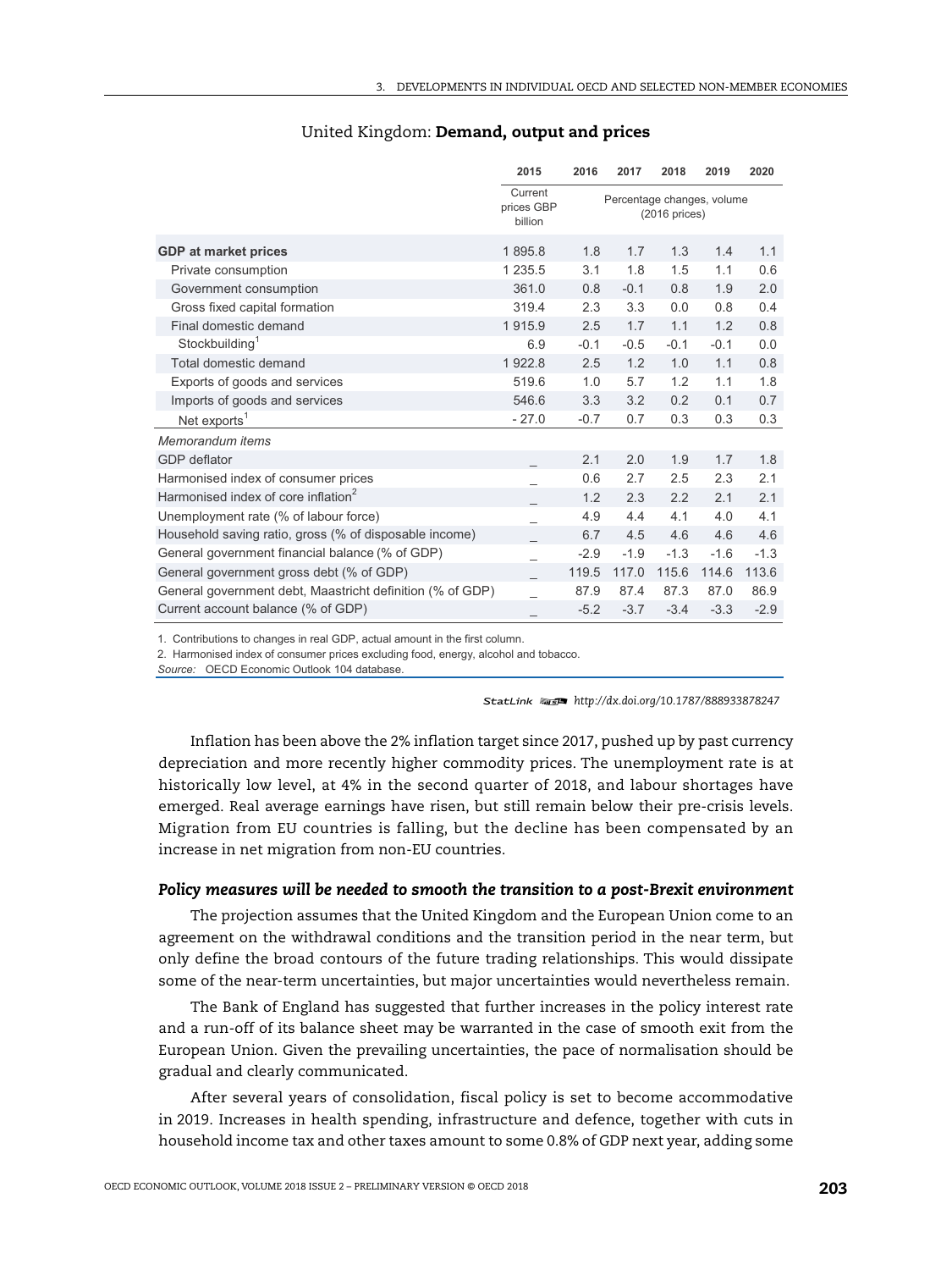

#### **United Kingdom**

1. Data for the unemployment rate refer to the population aged 16 and over. Data for the labour force participation rate refer to the population aged between 16 and 64.

2. Real average weekly earnings excluding bonuses. Earnings have been deflated by the consumer price index including owner occupiers' housing costs.

*Source:* Office for National Statistics.

1 2 *http://dx.doi.org/10.1787/888933877354*

0.3 percentage point to growth. Improvements in the outlook for government receipts mean that the authorities will still meet their fiscal targets.

The authorities should stand ready to react should the United Kingdom and the European Union fail to reach an agreement. Monetary policy conditions should remain accommodative if demand is depressed. In addition to letting the automatic fiscal stabilisers fully operate, the government should focus on measures that foster productivity and inclusive growth in the long term, such as greater spending on training and low-skilled workers.

The authorities should aim to sign a withdrawal agreement with the European Union that ensures the closest possible trade relationship, including for financial services. The government has published a set of technical notices to raise citizens and firms' awareness on the likely impact of a no-deal. It has put forward legislation that will allow UK households and businesses to continue to access financial services provided by EU companies. It will be important to pass legislation establishing temporary regimes to prevent disruption on financial and other markets if needed. Government policies should seek to support workers, not particular sectors or jobs, should trade and production shift as a result of Brexit, including through support for retraining.

## *Growth is projected to keep slowing*

Economic growth is set to increase slightly next year, boosted by fiscal policy, before slowing in 2020, with demand growing below its trend. A tighter monetary stance and receding commodity price effects are expected to bring inflation closer to target. The unemployment rate is projected to edge up slightly. After a peak during the current fiscal year, the public debt-to-GDP ratio is projected to decrease gradually over the coming two years. The current account deficit would narrow as exports of goods and services grow.